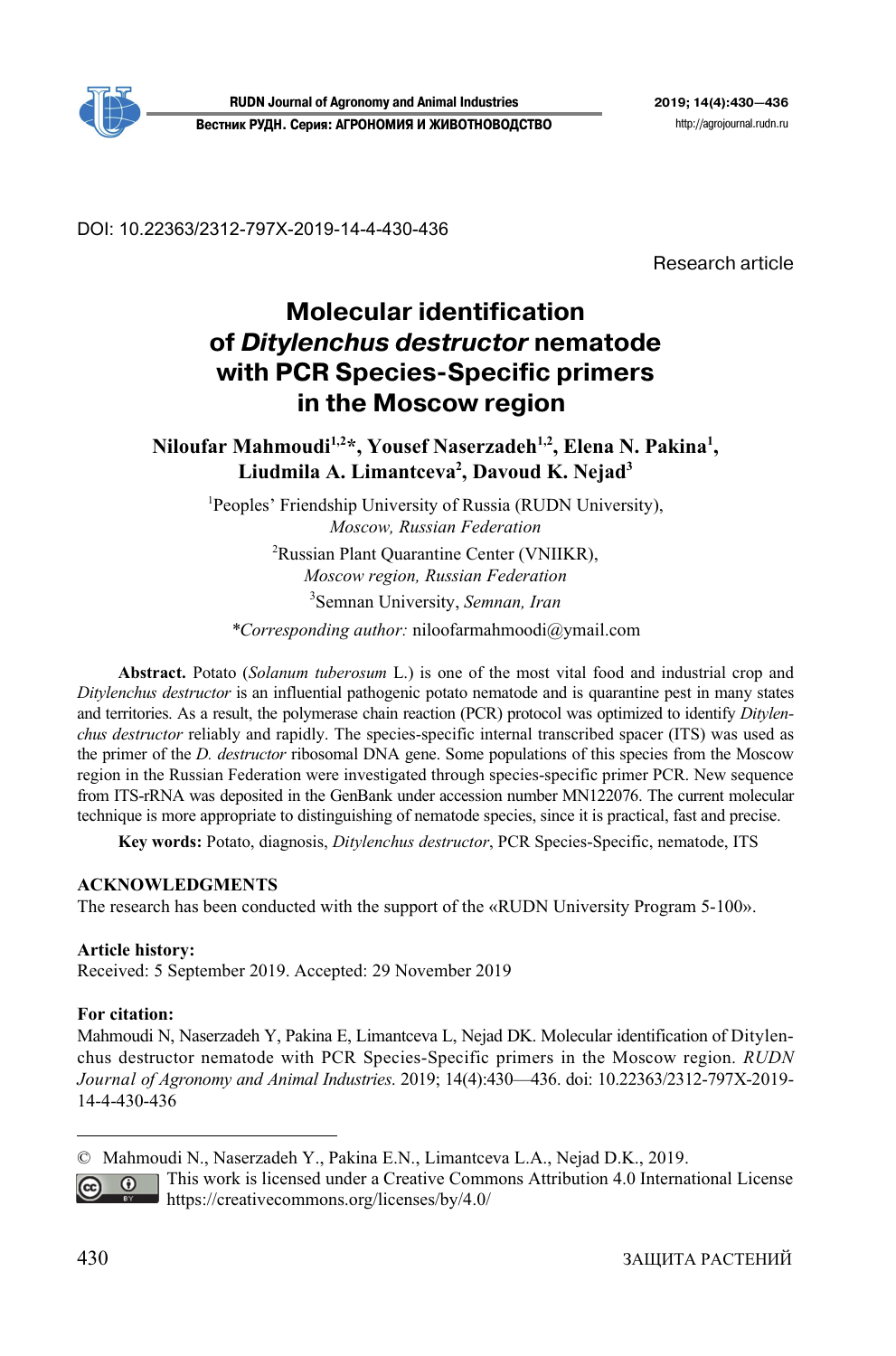#### **Introduction**

Potato is assaulted by several nematodes, belonging to different species which can sustain and duplicate on tubers causing immediate and circuitous misfortunes [1]. Major nematode species of potato include *Globodera* spp., *Meloidogyne* spp., *Nacobbus aberrans*, *Ditylenchus* spp, and *Pratylenchus* spp. [2]. Several other nematodes species are also associated with potato, however, their monetary significance has not been appropriately evaluated [2]. Some nematode species recently viewed as non-harming to crops are ceaselessly announced as a risk to trim creation because of the impact of environmental change [3] and fluctuating trimming designs [4]. The genus *Ditylenchus* (Nematoda: Anguinidae) involves numerous cosmopolitan species and is known to have the most stretched out effect on agriculture [5]. *Ditylenchus destructor* is regularly alluded to as the potato tuber decay nematode, which is far-reaching and significant in cool and sticky situations [6, 7]. As per (EPPO, 2007) [8], potato rot nematode is accounted for to be available in over 70% of the part nations of the association in the European domains. Potato decay nematode may spread by the material planted as well as utilizing water system water. It has been demonstrated that it has general inclination to cause harm in colder and increasingly damp territories (EPPO/CABI,1997) [9]. On the other hand, the general isolate guidelines against the potato decay nematode in European regions have been nullified, as it was expelled from EPPO quarantine list in 1984, due to its extremely wide circulation in the area (EPPO, 1987, 1988) [9]. Thusly, there is an expanding request by nematode taxonomists to survey these nematodes with various points. One of the points is to grow new apparatuses for agronomic administration and to address the isolate guidelines prerequisites [10, 11]. Exact recognizable proof of *D. destructor* is significant for the screening of plant germplasm to reproduce and improvement of safe cultivars. Rather than morphometric information, nematode ID utilizing various molecular apparatuses gives precise and quick personality of species under examinations. The European and Mediterranean Plant Protection Organization (EPPO) offers an analytic convention for *D. destructor* (EPPO, 2008). The current method recommended by the EPPO for diagnosis of *D. destructor* was developed by Marek et al. [12]. Aim of the present study was to use a fast and affordable PCR-based diagnostic method capable of the unambiguous identification of *D. destructor*.

# **Materials and methods**

**DNA extraction.** Nematodes were extracted from potatoes (*Solanum tuberosum* L.) collected in Russia, Moscow region. Several nematode specimens from the population were put into a drop of water and cut by a scalpel under a camera-equipped ZEISS Axioskop50® microscope. DNA extraction from the material in this research was laid out by treating the specimens with Proteinase K that was followed by removing proteins with no extraction with organic solvents. For this purpose, a DNA-Ekstran-2 set No EX-511-100 (Synthol, Moscow) was used.

**PCR with species-specific primer.** The species-specific PCR reaction was performed with samples (final volume 25 μl), containing 5 μl of 10X reaction buffer, 0.6 μl of each primer (DIT des R, DIT uni F), 13.8 μl sterile distilled water and 5 μl DNA. Amplification conditions for the reaction were as follows: denaturation for 3 minutes at 95 °C; 35 cycles at 95 °C for 30 seconds, 64 °C for 30 seconds and 72 °C for 30 seconds; a final extension at 72 °C for 5 min.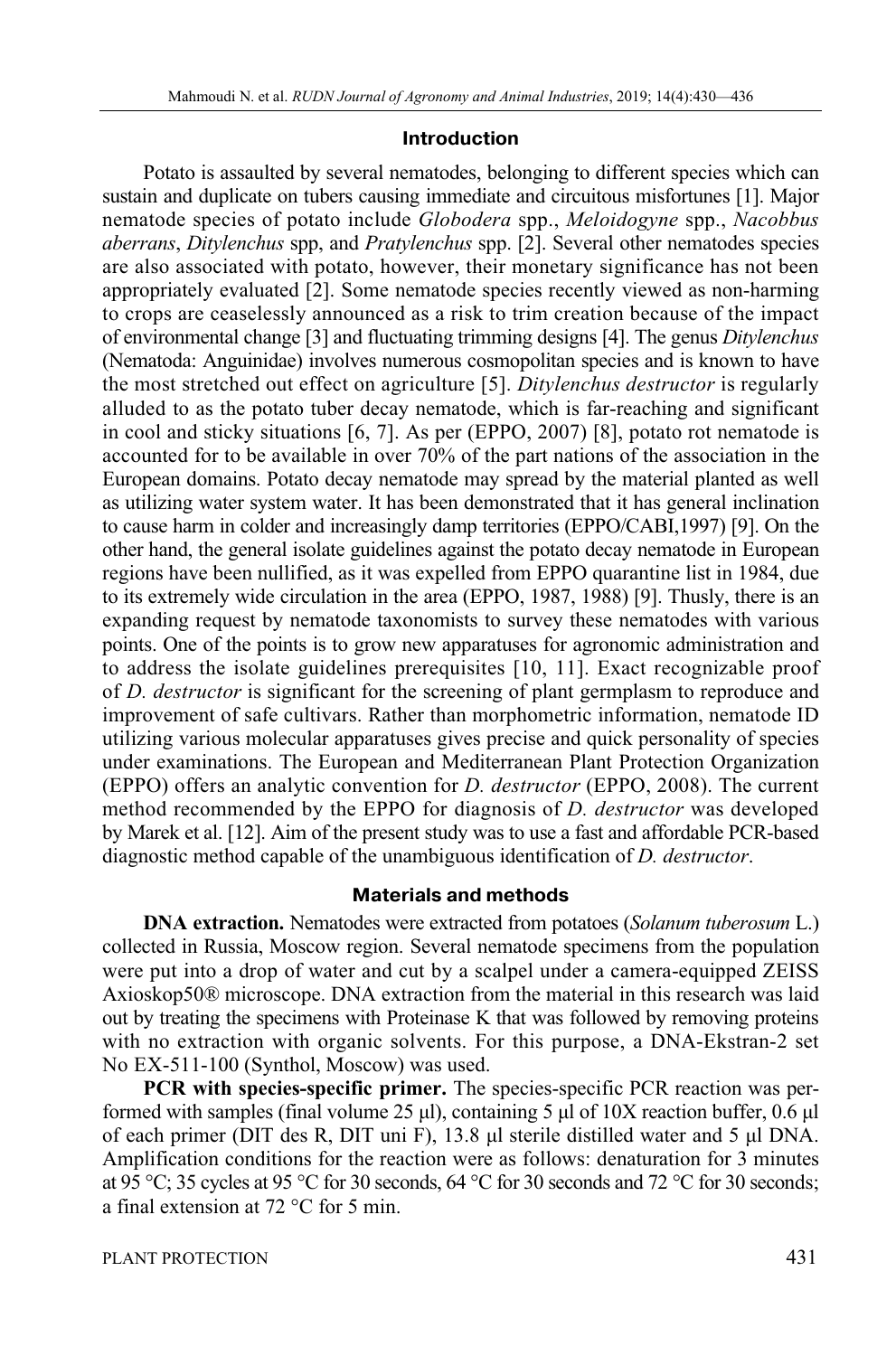**Sequence analysis.** Sequencing was done by the generally accepted protocol with the use of Genetic Analyzer AB-3500 (Applied Biosystems, USA). Primary comparison for the results of the sequence with the GeneBank genetic sequence database was performed by the NCBI BLAST web site (http://www.ncbi.nlm.nih.gov/BLAST). BioEdit v.7.0.5.3, sequence alignment editor was used for sequence checking, alignment, and editing. Pairwise genetic distances between the sequences were recognized by Kimora's two-parameter model. The new sequence obtained in the present study was submitted to the GenBank database under the accession numbers MN122076.

# **Results and discussion**

Identification of plant parasites that adversely influence agro financial matters is a significant issue for compelling yield insurance. Specifically compelling are those pests that ought to be dispensed with or contained attributable to their isolate status, which forces a flat out lawful commitment in the European Union to restrict and eradicate plants infested with such pests. In this research, we built up the species-specific primer for indication of *Ditylenchus destructor* (Fig. 2). The primers were tested with samples from the Moscow region. PCR with species-specific primer was produced for separation of *D. dipsaci* and *D. gigas* utilizing species-specific SCAR or ITS-rRNA primers [12— 15]. The results of the present investigation demonstrate extraidentification of *D. destructor* from different types of this genus by a PCR species-specific method. To improve interpretation of results, high-resolution agarose gels can be utilized during electrophoresis. Given the lengths of the *D. des*tructor ITS1 sequences change significantly, seven haplotypes exist; the main accessible strategies that possibly can separate among the haplotypes are those of Subbotin et al. (2005) [14, 16] and Liu et al. (2007) [17, 18]. Respect to the explicitness, affectability, and speed, the portrayed indicative conventions can be utilized for discovery purposes by phytosanitary diagnosticians to limit the spread of destructive *Ditylenchus* species during fare and import of plants and plant items. On account of the wide host scope of *Ditylenchus*, the utilization of species-specific PCR indication ought to quicken screening for it during the exchange.



**Fig. 1.** Micrographs of diagnosing characteristics for nematodes found in potato tubers: A —Male bursa and tail; B — female vulva, Anus and tail; C — head and stylet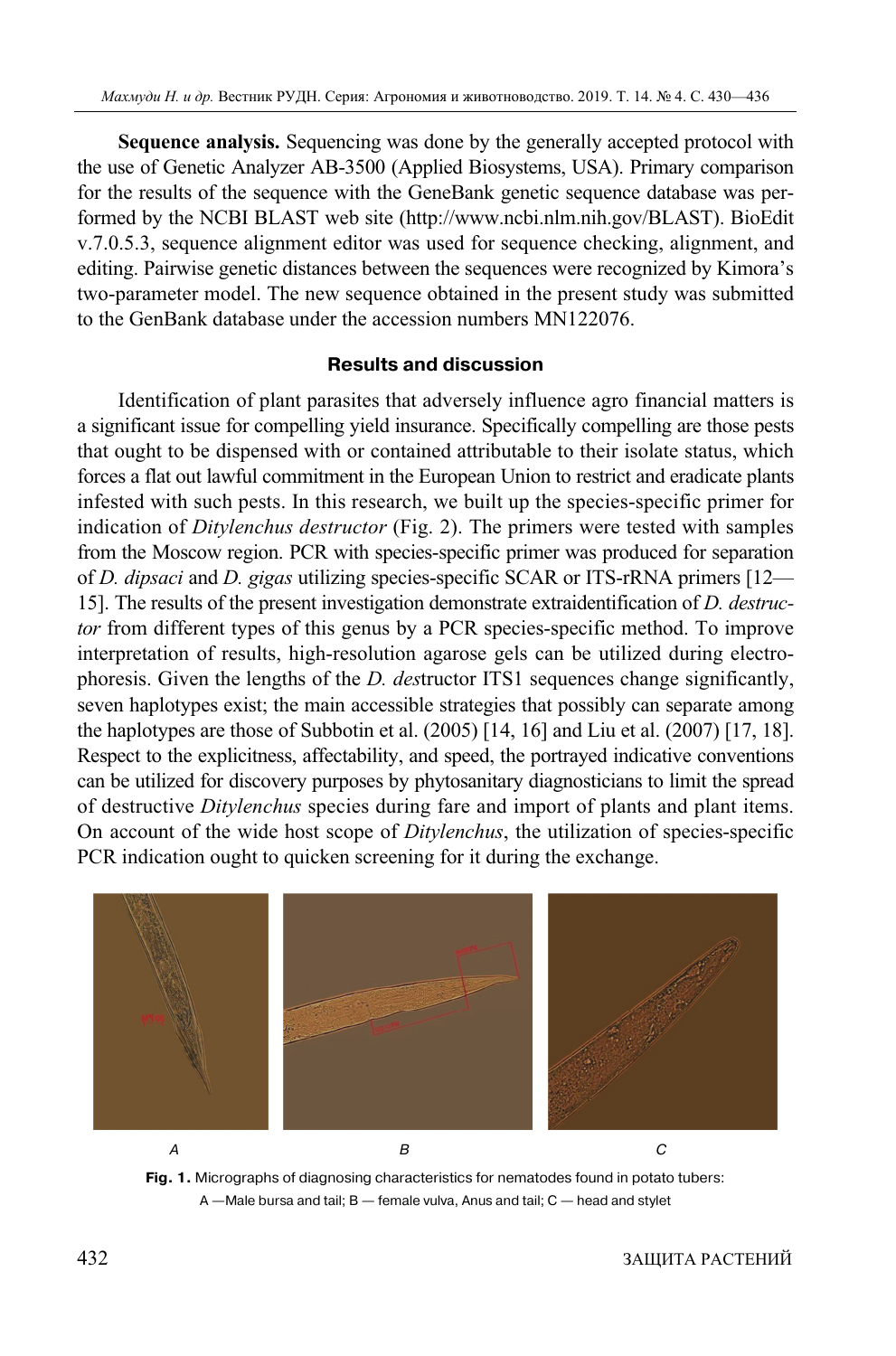

**Fig. 2.** Gel with amplification products obtained in PCR with species-specific primer. Lanes: M = 100 bp DNA ladder (Promega); K- = control without DNA

#### **Conclusions**

In summary, the analysis of ITS-rRNA gene from several *destructor* samples collected in the Moscow region with species-specific PCR primer allowed us to confirm their species identification and suggest the effective and rapid distinguishing technique. These results will be especially important for accurate detection of *Ditylenchus* spp. which will have implications in the development of resistant cultivars. Although the comparison of the sequence obtained from this study with Genbank has shown 98 percent similarity with species *D. destructor* in the world that is a good indicator for our identity.

#### **References**

- 1. López M, Riegel R, Lizana C, Behn A. Identification of virus and nematode resistance genes in the Chilota Potato Genebank of the Universidad Austral de Chile. *Chilean journal of agricultural research.* 2015; 75(3):320—327. doi: 10.4067/S0718-58392015000400008
- 2. Scurrah MI, Niere B, Bridge J. Nematode parasites of solanum and sweet potatoes. In: Luc M, Sikora RA, Bridge J. (eds.) *Plant parasitic nematodes in subtropical and tropical agriculture.*  2nd ed. Wallingford, UK: CABI Publishing; 2005. p. 193—219. doi: 10.1079/9780851997278.0193
- 3. Hijmans RJ. The effect of climate change on global potato production. *American journal of potato research.* 2003; 80(4):271—279. doi: 10.1007/BF02855363
- 4. Nicol JM, Turner SJ, Coyne DL, Den Nijs L, Hockland S, Maafi ZT. Current nematode threats to world agriculture. In: Jones J, Gheysen G, Fenoll C. (eds.) *Genomics and molecular genetics of plant-nematode interactions.* Dordrecht: Springer; 2011. p. 21—43. doi: 10.1007/978-94-007- 0434-3\_2
- 5. Fortuner R. On the genus Dilylenchus Filipjev, 1936 (Nernatoda: Tylenchida). *Revue Nematol*. 1982; 5(1):17—38.
- 6. Thorne G. Ditylenchus destructor n. sp. the potato rot nematode, and Ditylenchus dipsaci (Kühn, 1857) Filipjev, 1936, the teasel nematode (Nematoda: Tylenchidae). *Proceedings of the helminthological Society of Washington.* 1945; 12(2):27—34.
- 7. Plowright RA, Caubel G, Mizen KA. Plant resistance to parasitic nematodes. In: Starr JL, Cook R, Bridge J. (eds.) *Ditylenchus species*. Wallingford, UK: CABI Publishing; 2002. p. 107— 139. doi: 10.1079/9780851994666.0107
- 8. Hodda M, Nobbs J. A review of current knowledge on particular taxonomic features of the Australasian nematode fauna, with special emphasis on plant feeders. *Australasian Plant Pathology.* 2008; 37(3):308—317. doi: 10.1071/AP08024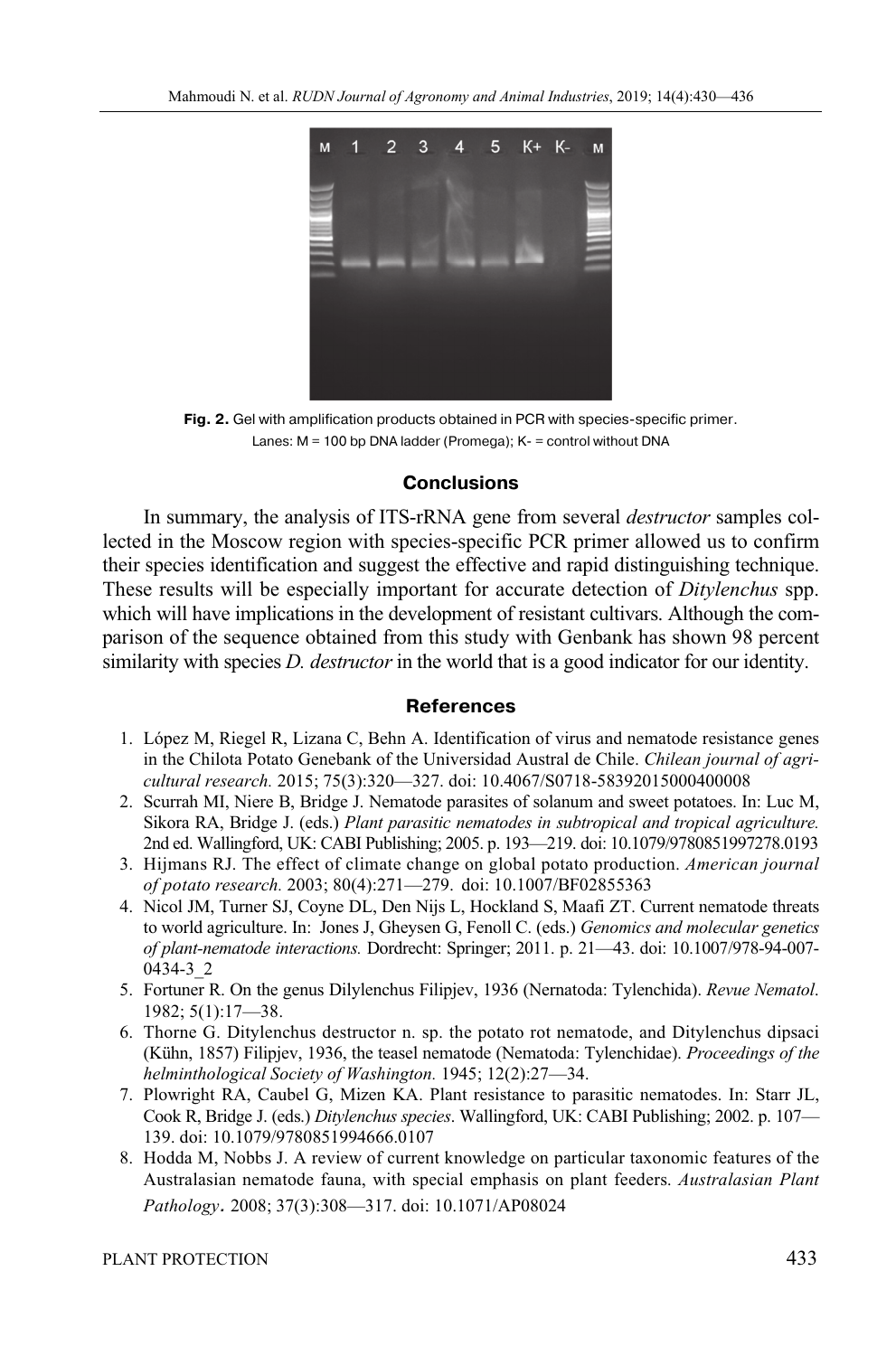- 9. Kruus E. Impact of trade on distribution of potato rot nematode (Ditylenchus destructor) and other plant nematodes. *Agronomy Research.* 2012; 10(1-2):319—328.
- 10. Powers TJARP. Nematode molecular diagnostics: from bands to barcodes. *Annu Rev Phytopathol.* 2004; 42:367—383. doi: 10.1146/annurev.phyto.42.040803.140348
- 11. Naserzadeh Y, Kartoolinejad D, Mahmoudi N, Zargar M, Pakina E, Heydari M, Astarkhanova T, Kavhiza NJ. Nine strains of Pseudomonas fluorescens and P. putida: Effects on growth indices, seed and yield production of Carthamus tinctorius L. *Research on Crops.* 2018; 19(4):622— 632. doi: 10.31830/2348-7542.2018.0001.39
- 12. Marek M, Zouhar M, Rysanek P, Havranek P. Analysis of ITS sequences of nuclear rDNA and development of a PCR-based assay for the rapid identification of the stem nematode Ditylenchus dipsaci (Nematoda: Anguinidae) in plant tissues. *Helminthologia*. 2005; 42(2):49—56.
- 13. Esquibet M, Grenier E, Plantard O, Andaloussi FA, Caubel G. DNA polymorphism in the stem nematode Ditylenchus dipsaci: development of diagnostic markers for normal and giant races. *Genome.* 2003; 46(6):1077—1083. doi: 10.1139/g03-072
- 14. Subbotin SA, Madani M, Krall E, Sturhan D, Moens M. Molecular diagnostics, taxonomy, and phylogeny of the stem nematode Ditylenchus dipsaci species complex based on the sequences of the internal transcribed spacer-rDNA. *Phytopathology.* 2005; 95(11):1308—1315. doi: 10.1094/PHYTO-95-1308
- 15. Naserzadeh Y, Mahmoudi N. Chelating effect of black tea extract compared to citric acid in the process of the oxidation of sunflower, canola, olive, and tallow oils. International Journal of Agricultural and Biosystems Engineering. 2018; 12 (5): 5. doi: 10.13140/RG.2.2.12552.26887
- 16. Fand BB, Amala U, Yadav D, Rathi G, Mhaske SH, Upadhyay A, et al. Bacterial volatiles from mealybug honeydew exhibit kairomonal activity toward solitary endoparasitoid Anagyrus dactylopii. *Journal of Pest Science.* 2019:1—12. doi: 10.1007/s10340-019-01150-4
- 17. OEPP/EPPO. PM 7/87(2) Ditylenchus destructor and Ditylenchus dipsaci. *Bulletin OEPP/ EPPO Bulletin.* 2017; 47(3):401—419. doi: 10.1111/epp.12433
- 18. Naserzadeh Y, Mahmoudi N, Pakina E. Antipathogenic effects of emulsion and nanoemulsion of cinnamon essential oil against Rhizopus rot and grey mold on strawberry fruits. *Foods and Raw materials*. 2019; 7(1):210—216. doi: 10.21603/2308-4057-2019-1-210-216

# **About authors:**

*Mahmoudi Niloufar* — PhD candidate, Department of Agro-Biotechnology, Agrarian and Technological Institute, Peoples' Friendship University of Russia (RUDN University), 8, Miklukho-Maklaya st., Moscow, 117198, Russian Federation; Researcher, Russian Plant Quarantine Center (VNIIKR), 32, Pogranichnaya st., vill. Bykovo, Ramensky district, Moscow region, 140150, Russian Federation; e-mail: niloofarmahmoodi@ymail.com

*Naserzadeh Yousef* — PhD candidate, Department of Agro-Biotechnology, Agrarian and Technological Institute, Peoples' Friendship University of Russia (RUDN University), 8, Miklukho-Maklaya st., Moscow, 117198, Russian Federation; Researcher, Russian Plant Quarantine Center (VNIIKR), 32, Pogranichnaya st., vill. Bykovo, Ramensky district, Moscow region, 140150, Russian Federation; e-mail: unaserzadeh@gmail.com

*Pakina Elena* — PhD, Associate Professor, Department of Agro-Biotechnology, Agrarian and Technological Institute, Peoples' Friendship University of Russia (RUDN University), 8, Miklukho-Maklaya st., Moscow, 117198, Russian Federation; e-mail: e-pakina@yandex.ru

*Limantceva Liudmila* — PhD, Senior scientist, Plant Quarantine Center (VNIIKR), 32, Pogranichnaya st., vill. Bykovo, Ramensky district, Moscow region, 140150, Russian Federation; e-mail: Limantseva.ludmila@vniikr.ru

*Nejad Davoud Kartuli* — Assistant Professor of Forestry, Faculty of Desert Studies, Semnan University, Mowlawi Boulevard, Motahari Square, 35196-45399, Semnan, Iran; e-mail: Kartooli58@gmail.com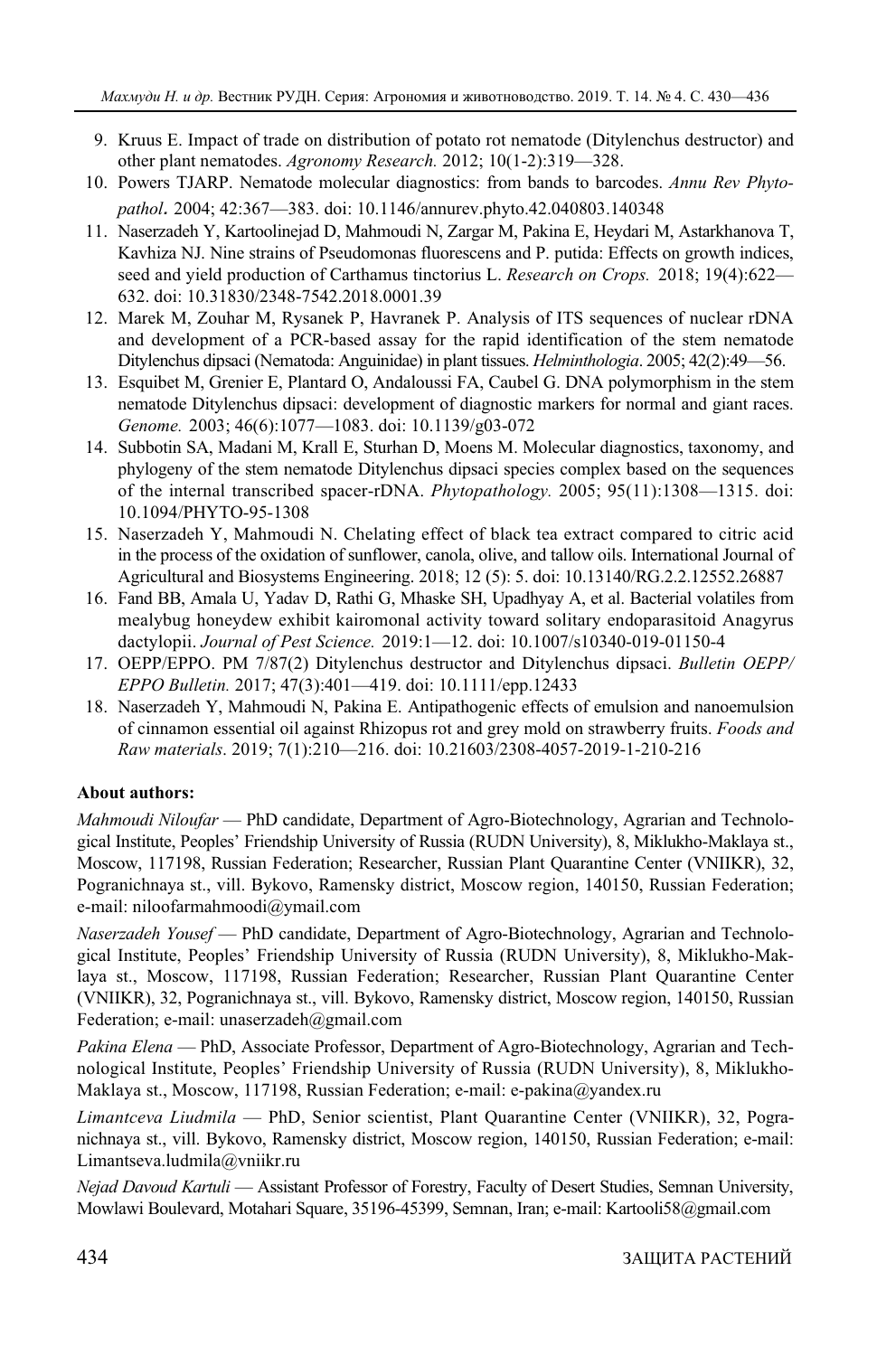### DOI: 10.22363/2312-797X-2019-14-4-430-436

Научная статья

# **Молекулярная идентификация нематоды** *Ditylenchus destructor* **методом полимеразной цепной реакции с использованием специфических праймеров в Московской области**

Н. Махмуди<sup>1,2</sup>\*, Ю. Насерзаде<sup>1,2</sup>, Е.Н. Пакина<sup>1</sup>, **Л.А. Лиманцева2 , Д.К. Неджад3**

1 Российский университет дружбы народов, *Москва, Российская Федерация*  $^2$ Всероссийский центр карантина растений (ВНИИКР), *Московская область, Российская Федерация*

3 Университет Семнан, *Семнан, Иран* \*niloofarmahmoodi@ymail.com

**Аннотация.** Картофель *Solanum tuberosum* L. — одна из наиболее важных продовольственных и технических культур, а *Ditylenchus destructor* является патогенной нематодой картофеля и числится в качестве карантинного вредного организма во многих странах и регионах. Поэтому был оптимизирован протокол полимеразной цепной реакции (ПЦР), который надежно и быстро идентифицирует деструктор Ditylenchus. Видоспецифичный внутренний транскрибируемый спейсер (ITS) использовали в качестве праймера гена рибосомальной ДНК деструктора Ditylenchus. Некоторые популяции этого вида в Московской области были исследованы с помощью видоспецифического праймера ПЦР. Новая последовательность из ITS-рРНК была депонирована в GenBank под инвентарным номером MN122076. Современная молекулярная техника лучше подходит для различения видов нематод, поскольку она практична, быстра и точна.

**Ключевые слова:** картофель, диагностика, *Ditylenchus destructor*, видоспецифический праймер, полимеразная цепная реакция, нематода, внутренний транскрибируемый спейсер, ITS

# **БЛАГОДАРНОСТИ**

Исследование проведено при финансовой поддержке Программы РУДН «5-100».

#### **История статьи:**

Поступила в редакцию: 5 сентября 2019 г. Принята к публикации: 29 ноября 2019 г.

#### **Для цитирования:**

Mahmoudi N, Naserzadeh Y, Pakina E.N., Limantceva L.A., Nejad DK. Molecular identification of Ditylenchus destructor nematode with PCR Species-Specific primers in the Moscow region // Вестник Российского университета дружбы народов. Серия: Агрономия и животноводство. 2019. Т. 14. № 4. С. 430—436. doi: 10.22363/2312-797X-2019-14-4-430-436

#### **Об авторах:**

*Махмуди Нилоуфар* — аспирант, агробиотехнологический департамент, Аграрно-технологический институт, Российский университет дружбы народов, Российская Федерация, 117198, Москва, ул. Миклухо-Маклая, 8; научный сотрудник Всероссийского центра карантина растений, Российская Федерация, Московская область, 140150, Раменский район, п. Быково, ул. Пограничная, д. 32; e-mail: niloofarmahmoodi@ymail.com